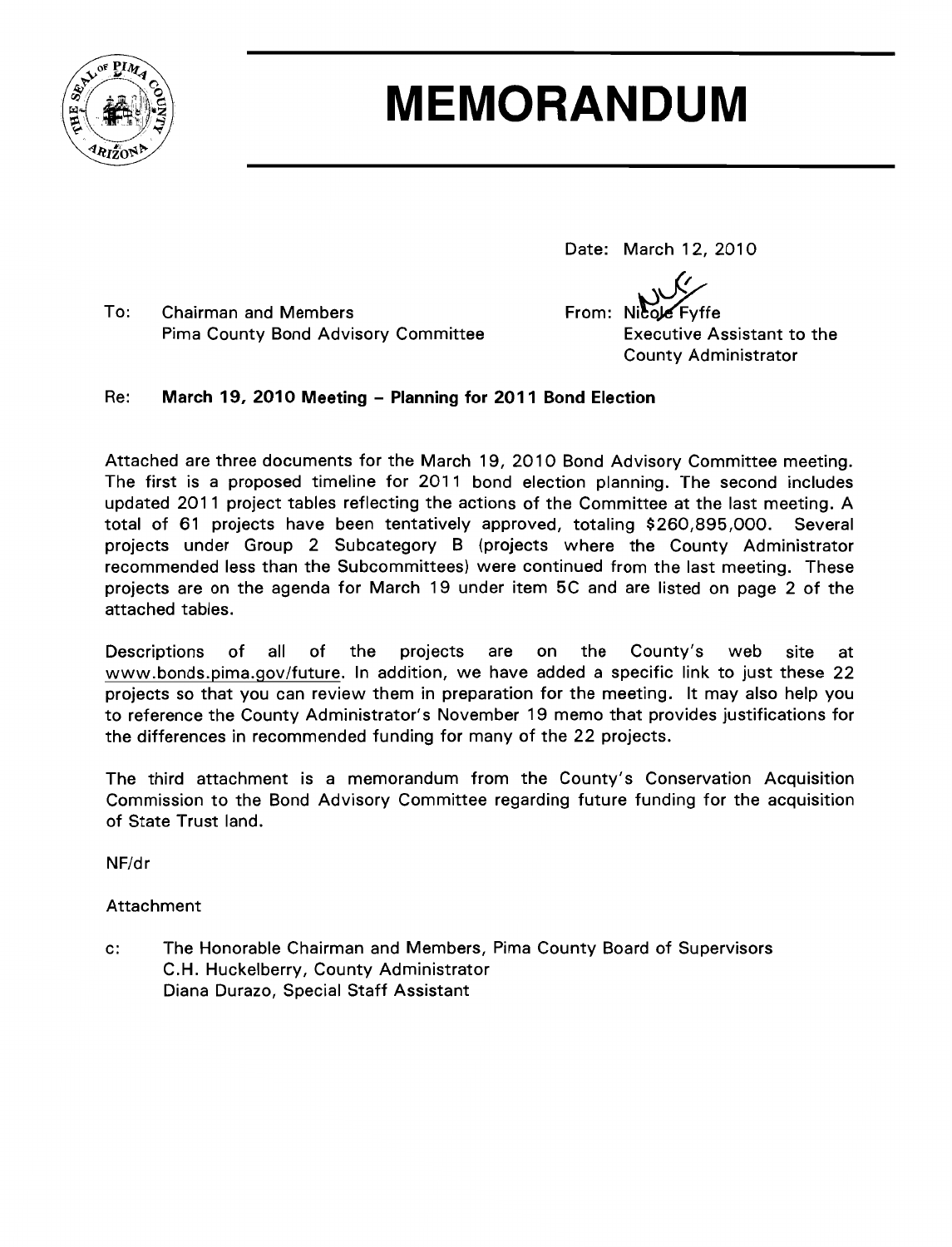2011 Bond Election Planning Timeline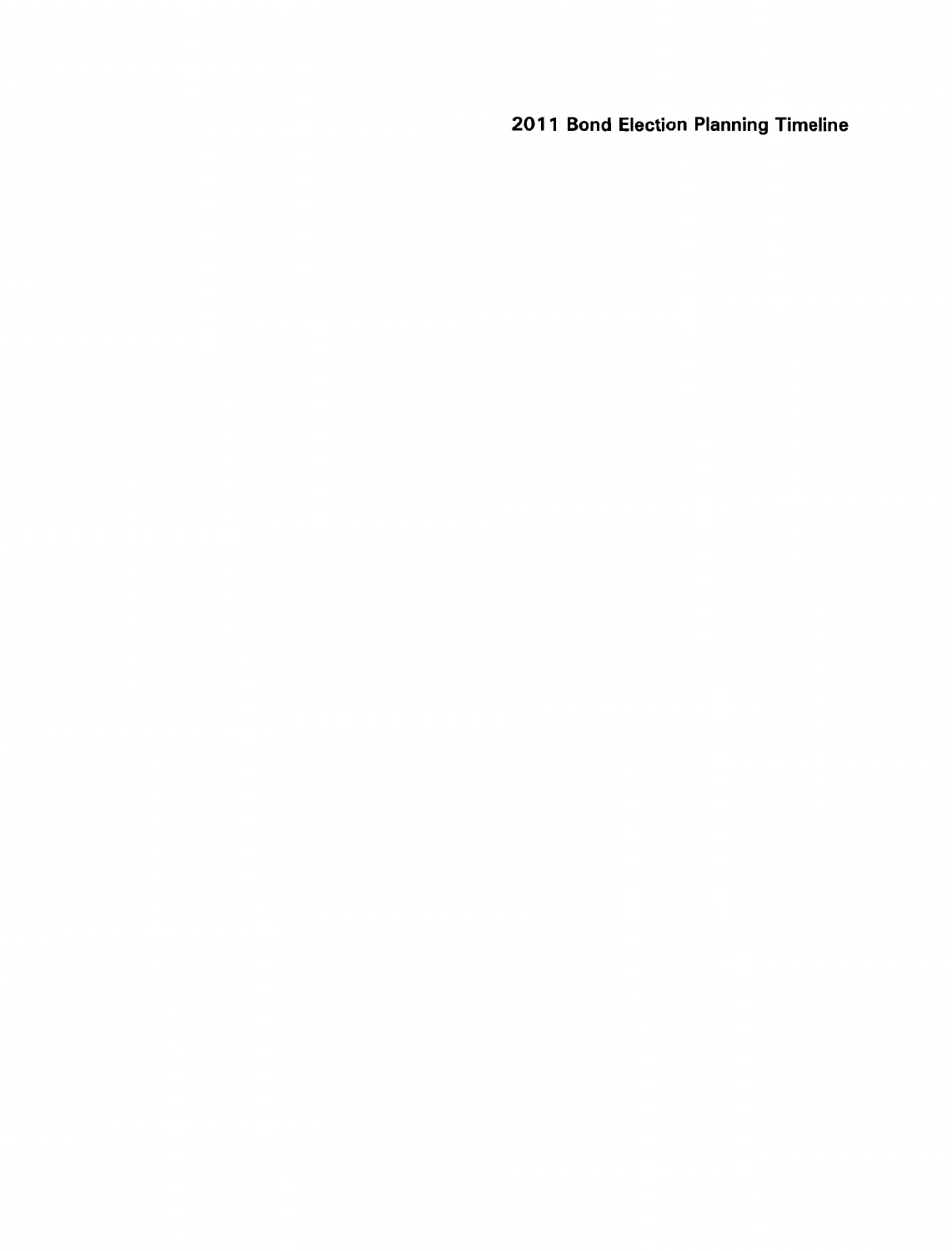### **Proposal for November 2011 Bond Election Planning Time Line**

#### Date Activity

| March 2010 - May 2010         | Monthly meetings of the Committee to complete<br>tentatively approved list of projects:                                                                                                                                    |  |  |  |  |
|-------------------------------|----------------------------------------------------------------------------------------------------------------------------------------------------------------------------------------------------------------------------|--|--|--|--|
|                               | March - Complete Group 2B projects<br>$\bullet$<br>County Administrator<br>where<br>recommended less than Subcommittees.                                                                                                   |  |  |  |  |
|                               | April and May - Group 3A projects not<br>Subcommittees<br>by<br>heard<br>but<br>recommended by County Administrator &<br>Group 3B projects not recommended by<br>County Administrator but recommended<br>by Subcommittees. |  |  |  |  |
| June 2010 - August 2010       | Committee on break                                                                                                                                                                                                         |  |  |  |  |
| September 2010 - January 2011 | Committee deliberates<br>bond<br>project<br>on<br>proposals and makes recommendations to the<br>Board on size of bond package and projects to<br>be included.                                                              |  |  |  |  |
| February 2011 - July 2011     | Board considers Committee recommended bond<br>package and can call the bond election at any<br>time during this time period.                                                                                               |  |  |  |  |
| July 2011 - September 2011    | Bond Implementation Plan Ordinance must be<br>drafted, approved by Board, and noticed in<br>newspaper prior to early voting.                                                                                               |  |  |  |  |
| October 13, 2011              | Early Voting begins                                                                                                                                                                                                        |  |  |  |  |
| November 8, 2011              | <b>Election Day</b>                                                                                                                                                                                                        |  |  |  |  |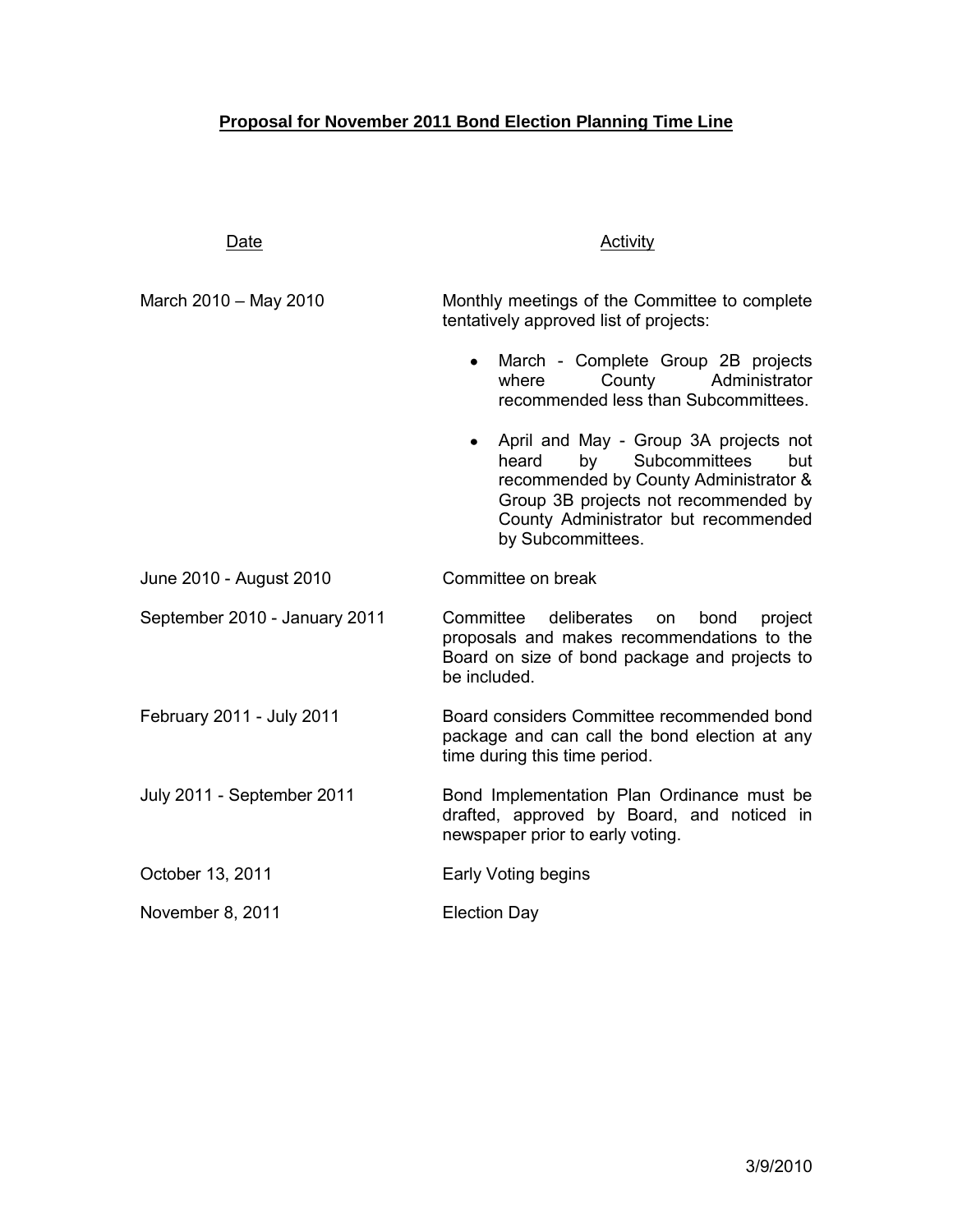**Project Tables**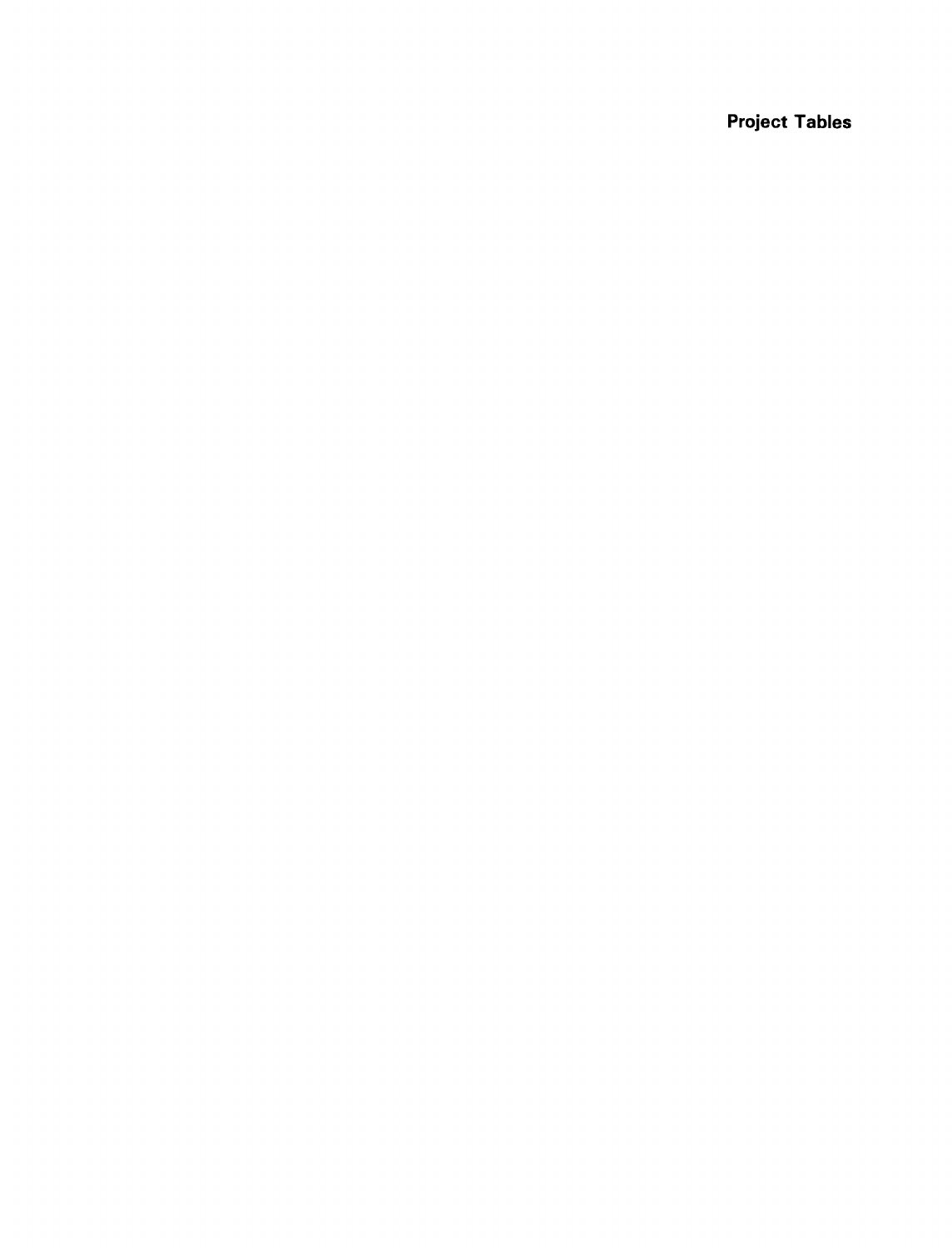### **Subcommittee and County Administrator Recommendations Comparison**

|                                                  | <b>Total Subcommittee</b> | <b>Total County Admin</b>      |
|--------------------------------------------------|---------------------------|--------------------------------|
| <b>Question Category</b>                         | <b>Recommendation</b>     | <b>Recommend November 2009</b> |
| Open Space, Historic & Cultural Conservation     | \$369,650,000             | \$149,550,000                  |
| Public Health, Libraries, & Community Facilities | 360.101.570               | 185.515.000                    |
| Public Safety & Justice                          | 30,475,000                | 52,000,000                     |
| <b>Flood Control &amp; Water Conservation</b>    | 55,500,000                | 19,000,000                     |
| <b>Parks &amp; Recreation</b>                    | 286,666,000               | 190,450,000                    |
| <b>Total General Obligation Bonding</b>          | \$1,102,392,570           | \$596,515,000                  |

| Group 2 (projects continued from 1/14/10 meeting)                         | <b>Subcommittee</b> | <b>County Admin</b> |
|---------------------------------------------------------------------------|---------------------|---------------------|
| <b>SUBCATEGORY B - County Admin recommendation LESS than Subcommittee</b> |                     |                     |
| Open Space, Historic & Cultural Conservation                              | \$285,000,000       | \$120,000,000       |
| Public Health, Libraries, & Community Facilities                          | 135,631,570         | 94,320,000          |
| Public Safety & Justice                                                   | N/A                 | N/A                 |
| Flood Control & Water Conservation                                        | 20,000,000          | 9,000,000           |
| <b>Parks &amp; Recreation</b>                                             | 57,152,000          | 26,500,000          |
| <b>Total for Subcategory B</b>                                            | \$497,783,570       | \$249,820,000       |

| <b>Group 3</b>                                                                     | <b>Subcommittee</b> | <b>County Admin</b> |  |
|------------------------------------------------------------------------------------|---------------------|---------------------|--|
| SUBCATEGORY A - Projects not heard by Subcommittee but recommended by County Admin |                     |                     |  |
| Open Space, Historic & Cultural Conservation                                       | N/A                 | \$3,800,000         |  |
| Public Health, Libraries, & Community Facilities                                   | N/A                 | 9,000,000           |  |
| Public Safety & Justice                                                            | N/A                 | 40,000,000          |  |
| <b>Flood Control &amp; Water Conservation</b>                                      | N/A                 | 6,000,000           |  |
| <b>Parks &amp; Recreation</b>                                                      | N/A                 | 57,000,000          |  |
| <b>Total for Subcategory A</b>                                                     | N/A                 | \$115,800,000       |  |

| <b>SUBCATEGORY B - Projects not recommended by County Admin</b> |               |     |
|-----------------------------------------------------------------|---------------|-----|
| Open Space, Historic & Cultural Conservation                    | \$24,850,000  | N/A |
| Public Health, Libraries, & Community Facilities                | 119.675.000   | N/A |
| Public Safety & Justice                                         | 22,475,000    | N/A |
| <b>Flood Control &amp; Water Conservation</b>                   | 31,500,000    | N/A |
| <b>Parks &amp; Recreation</b>                                   | 126,538,000   | N/A |
| <b>Total for Subcategory B</b>                                  | \$325,038,000 | N/A |

| <b>Tentatively Approved Recommendations Summary</b> | <b>Funding Allocation</b> |
|-----------------------------------------------------|---------------------------|
| Open Space, Historic & Cultural Conservation        | \$25,750,000              |
| Public Health, Libraries, & Community Facilities    | 112,195,000               |
| Public Safety & Justice                             | 12,000,000                |
| Flood Control & Water Conservation                  | 4,000,000                 |
| Parks & Recreation                                  | 106,950,000               |
| Total                                               | \$260,895,000             |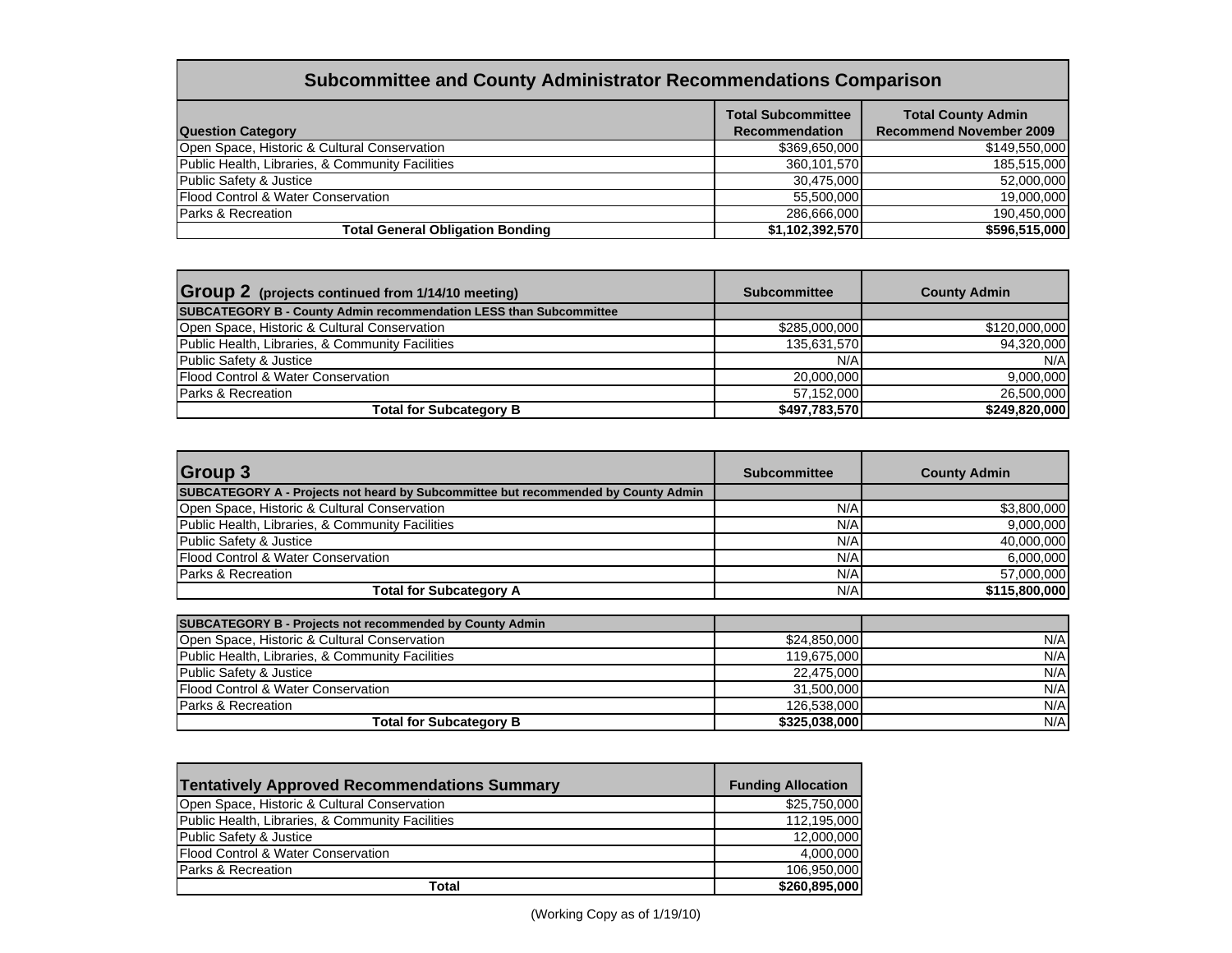#### **BOND ADVISORY COMMITTEE WORKBOOK GROUP 2 - SUBCATEGORY BCounty Administrator recommendation LESS than Subcommittee PROJECTS CONTINUED FROM 1/14/10 MEETING**

|      |     | Table 1 - Open Space, Historic & Cultural Conservation      | <b>Subcommittee</b>    | <b>County Admin</b> |                                  |
|------|-----|-------------------------------------------------------------|------------------------|---------------------|----------------------------------|
| Dept | -ID |                                                             | <b>Recommendations</b> | November 2009       | <b>Committee Recommendations</b> |
| OS.  |     | <b>Habitat Protection Priorities &amp; Associated Lands</b> | \$213,750,000          | \$110,000,000       |                                  |
| OS.  |     | Community Open Space                                        | 71.250.000             | 10.000.000          |                                  |
|      |     | Total                                                       | \$285,000,000          | \$120,000,000       |                                  |

|            |    | Table 2 - Public Health, Libraries & Community Facilities        | <b>Subcommittee</b>    | <b>County Admin</b> |                                  |
|------------|----|------------------------------------------------------------------|------------------------|---------------------|----------------------------------|
| $Depth$ ID |    |                                                                  | <b>Recommendations</b> | November 2009       | <b>Committee Recommendations</b> |
| <b>FM</b>  |    | Green Valley Government Center Master Plan Implementation        | \$8,000,000            | \$2,000,000         |                                  |
| <b>FM</b>  |    | Pima County Community College Health Education Campus            | 45,000,000             | 40,000,000          |                                  |
| <b>FM</b>  | 34 | <b>LSB - Asbestos Abatement and Fire Sprinklers</b>              | 8,197,000              | 2,000,000           |                                  |
| <b>FM</b>  |    | 35 West Valencia Branch Library                                  | 6,225,000              | 6,000,000           |                                  |
| <b>FM</b>  | 84 | Marana Health Center Expansion                                   | 4,000,000              | 3,000,000           |                                  |
| <b>FM</b>  |    | 92 Ajo Community Golf Course                                     | 370,000                | 320,000             |                                  |
| <b>FM</b>  |    | 96 Art of the American West - Tucson Art Museum                  | 10,500,000             | 5,000,000           |                                  |
| <b>FM</b>  | 97 | Theresa Lee and Tuberculosis Clinic Relocation                   | 7,792,000              | 4,000,000           |                                  |
| <b>FM</b>  |    | 107 Tucson Children's Museum - New Museum                        | 6,000,000              | 5,000,000           |                                  |
| <b>FM</b>  |    | 108 East Side Government/Comm. Ctr: Library, Pool, Park, Sheriff | 21,800,000             | 10,000,000          |                                  |
| <b>PR</b>  |    | 75 Green Valley Performing Arts/Learning Center III              | 16,397,570             | 16,000,000          |                                  |
| <b>CD</b>  |    | Pima County Comprehensive Housing Center                         | .350,000               | 1,000,000           |                                  |
|            |    | Total                                                            | \$135,631,570          | \$94,320,000        |                                  |

|           | Table 3 - Public Safety & Justice                   | <b>Subcommittee</b> | <b>County Admin</b> |                                  |
|-----------|-----------------------------------------------------|---------------------|---------------------|----------------------------------|
| Dept   ID |                                                     | Recommendations     | November 2009       | <b>Committee Recommendations</b> |
|           | There are no projects in this category for Table 3. |                     |                     |                                  |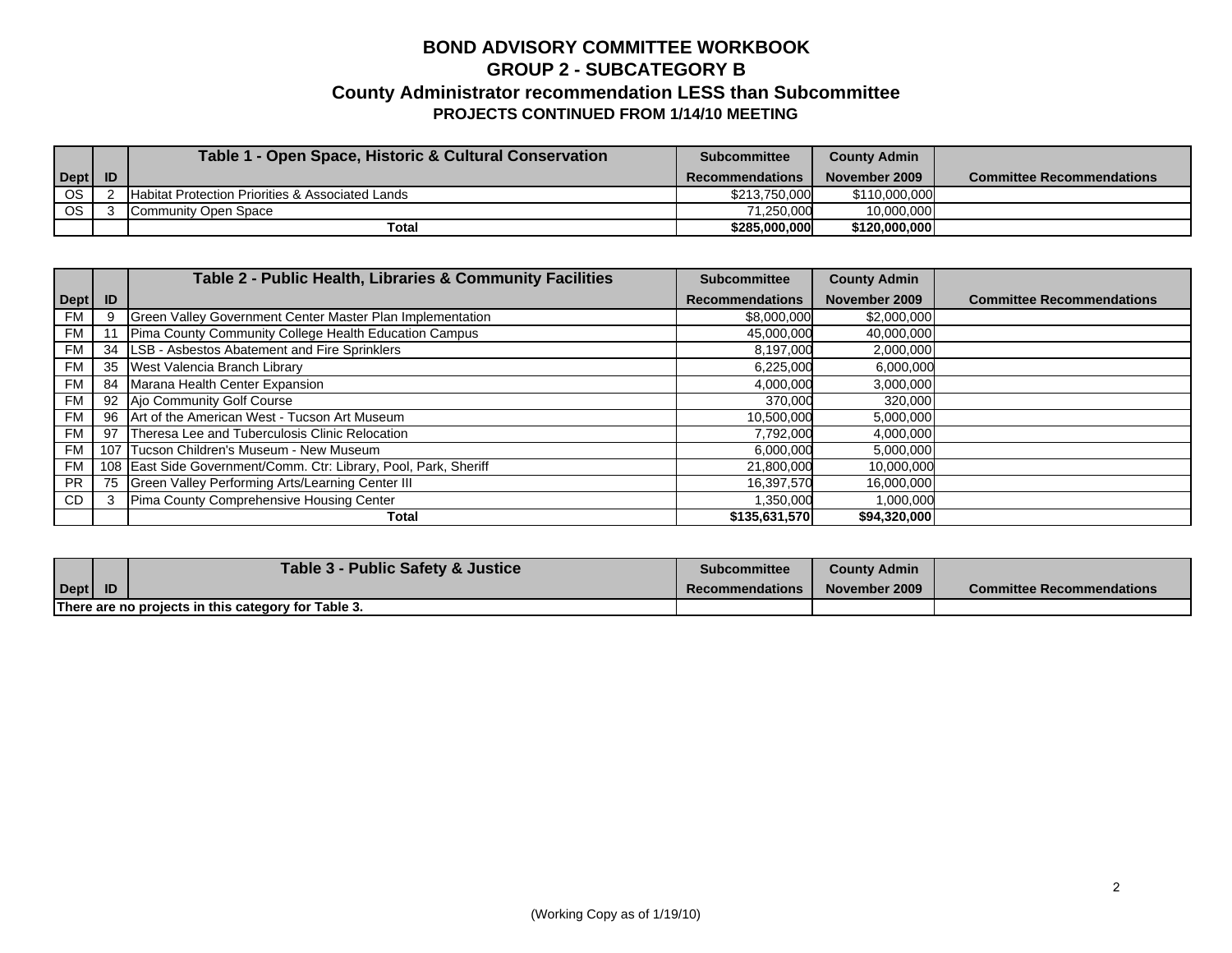#### **BOND ADVISORY COMMITTEE WORKBOOK GROUP 2 - SUBCATEGORY BCounty Administrator recommendation LESS than Subcommittee PROJECTS CONTINUED FROM 1/14/10 MEETING**

|           |     | Table 4 - Flood Control & Water Conservation              | <b>Subcommittee</b>    | <b>County Admin</b> |                                  |
|-----------|-----|-----------------------------------------------------------|------------------------|---------------------|----------------------------------|
| Dept      | -ID |                                                           | <b>Recommendations</b> | November 2009       | <b>Committee Recommendations</b> |
| <b>FC</b> | 52  | Canada del Oro Wash Floodplain and Open Space Acquisition | \$5,000,000            | \$4,000,000         |                                  |
| FC.       | 58  | Santa Cruz River: Rillito and CDO Confluence              | 15.000.000             | 5.000.000           |                                  |
|           |     | Total                                                     | \$20,000,000           | \$9,000,000         |                                  |

|           | <b>Table 6 - Parks and Recreation</b>                                   | <b>Subcommittee</b>   | <b>County Admin</b> |                                  |
|-----------|-------------------------------------------------------------------------|-----------------------|---------------------|----------------------------------|
| Dept   ID |                                                                         | <b>Recommendation</b> | November 2009       | <b>Committee Recommendations</b> |
| PR.       | 137 BAJA Seniors Sports Complex (Tier 1)                                | \$5,000,000           | \$4,000,000         |                                  |
| <b>PR</b> | 181 Sahuarita Pool and Recreation Complex / YMCA (Tier 2)               | 12,652,000            | 6,000,000           |                                  |
|           | PR 210 Bureau of Reclamation Sports Park (Tier 2)                       | 17.500.000            | 5,000,000           |                                  |
|           | PR   231 Arizona Velodrome Center (Tier 3)                              | 5,000,000             | 3,500,000           |                                  |
|           | PR   277   Pima County Softball Tournament and Recreation Park (Tier 1) | 10,000,000            | 5,000,000           |                                  |
| FC        | 12 Big Wash Linear Park and CDO Wash Linear Park (Tier 3)               | 7,000,000             | 3,000,000           |                                  |
|           | Total                                                                   | \$57,152,000          | \$26,500,000        |                                  |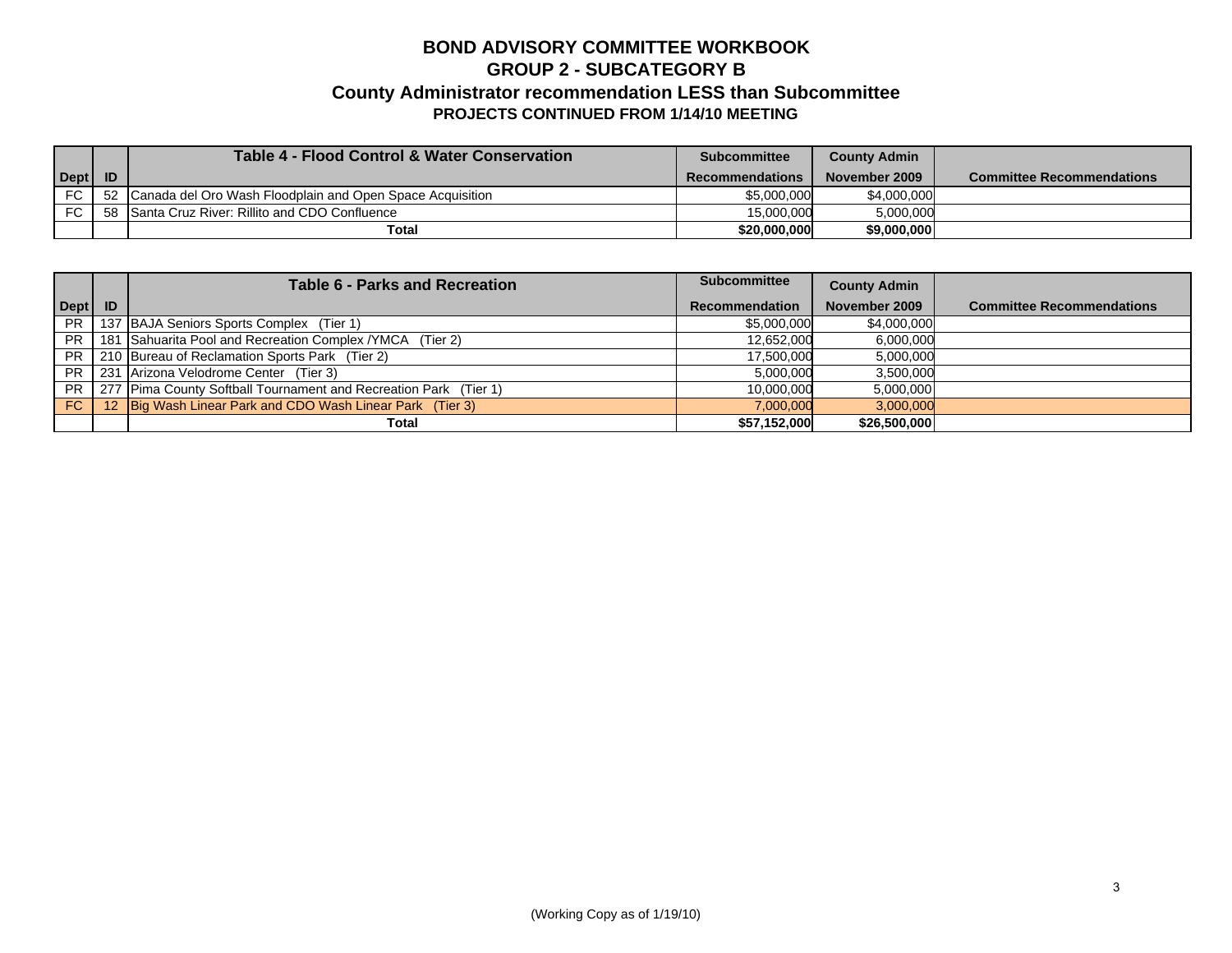#### **BOND ADVISORY COMMITTEE WORKBOOKGROUP 3 - SUBCATEGORY A Projects not heard by Subcommittee but recommended by County Administrator**

|             |     | Table 1 - Open Space, Historic & Cultural Conservation | <b>Subcommittee</b> | <b>County Admin</b> |                                  |
|-------------|-----|--------------------------------------------------------|---------------------|---------------------|----------------------------------|
| <b>Dept</b> | ID. |                                                        | Recommendations     | November 2009       | <b>Committee Recommendations</b> |
| ΗP          | 124 | Historic Pima County Churches (\$650,000)              |                     |                     |                                  |
| ΗP          | 125 | Ajo Curley School Gym & Town Plaza                     |                     | \$1,300,000         |                                  |
| HP          | 126 | Dunbar School Rehabilitation                           |                     | 1,500,000           |                                  |
| НP          | 128 | Performing Arts Center Rehabilitation                  |                     | 1,000,000           |                                  |
|             |     | Total                                                  | \$OI                | \$3,800,000         |                                  |

|      |     | Table 2 - Public Health. Libraries & Community Facilities | Subcommittee      | <b>County Admin</b> |                                  |
|------|-----|-----------------------------------------------------------|-------------------|---------------------|----------------------------------|
| Dept | ID  |                                                           | Recommendations I | November 2009       | <b>Committee Recommendations</b> |
| FM   | 109 | Pima Air and Space Museum - Cold War Hangar               |                   | \$4,000,000         |                                  |
| FM   | 110 | <b>Elections Equipment</b>                                |                   | 5.000.000           |                                  |
|      |     | Total                                                     | \$0               | \$9,000,000         |                                  |

|           |     | Table 3 - Public Safety & Justice           | <b>Subcommittee</b>    | <b>County Admin</b> |                                  |
|-----------|-----|---------------------------------------------|------------------------|---------------------|----------------------------------|
| Dept      | ID  |                                             | <b>Recommendations</b> | November 2009       | <b>Committee Recommendations</b> |
| <b>FM</b> | 112 | Joint Municipal and Justice Courts Facility |                        | \$40,000,000        |                                  |
|           |     | Total                                       | \$0                    | \$40,000,000        |                                  |

|             |    | <b>Table 4 - Flood Control &amp; Water Conservation</b> | <b>Subcommittee</b> | <b>County Admin</b> |                                  |
|-------------|----|---------------------------------------------------------|---------------------|---------------------|----------------------------------|
| <b>Dept</b> | ID |                                                         | Recommendations     | November 2009       | <b>Committee Recommendations</b> |
| <b>FC</b>   | 60 | <b>Pantano Wash: Cravcroft to Grant</b>                 |                     | \$6,000,000         |                                  |
|             |    | Total                                                   | \$0                 | \$6,000,000         |                                  |

|             |     | Table 6 - Parks and Recreation                      | <b>Subcommittee</b> | <b>County Admin</b> |                                  |
|-------------|-----|-----------------------------------------------------|---------------------|---------------------|----------------------------------|
| <b>Dept</b> | ID  |                                                     | Recommendations     | November 2009       | <b>Committee Recommendations</b> |
| <b>PR</b>   | 278 | River Park Acquisitions and Development Countywide* |                     | \$20,000,000        |                                  |
| <b>PR</b>   | 279 | Sports Fields Countywide                            |                     | 20,000,000          |                                  |
| PR          | 280 | School District Partnerships*                       |                     | 15,000,000          |                                  |
| PR          | 281 | Public Natural Park Trail Access*                   |                     | 2,000,000           |                                  |
|             |     | Total                                               | \$0                 | \$57,000,000        |                                  |

\*Color coded projects are those recommended to be included in either PR278, PR280 or PR281, as recommended by the County Administrator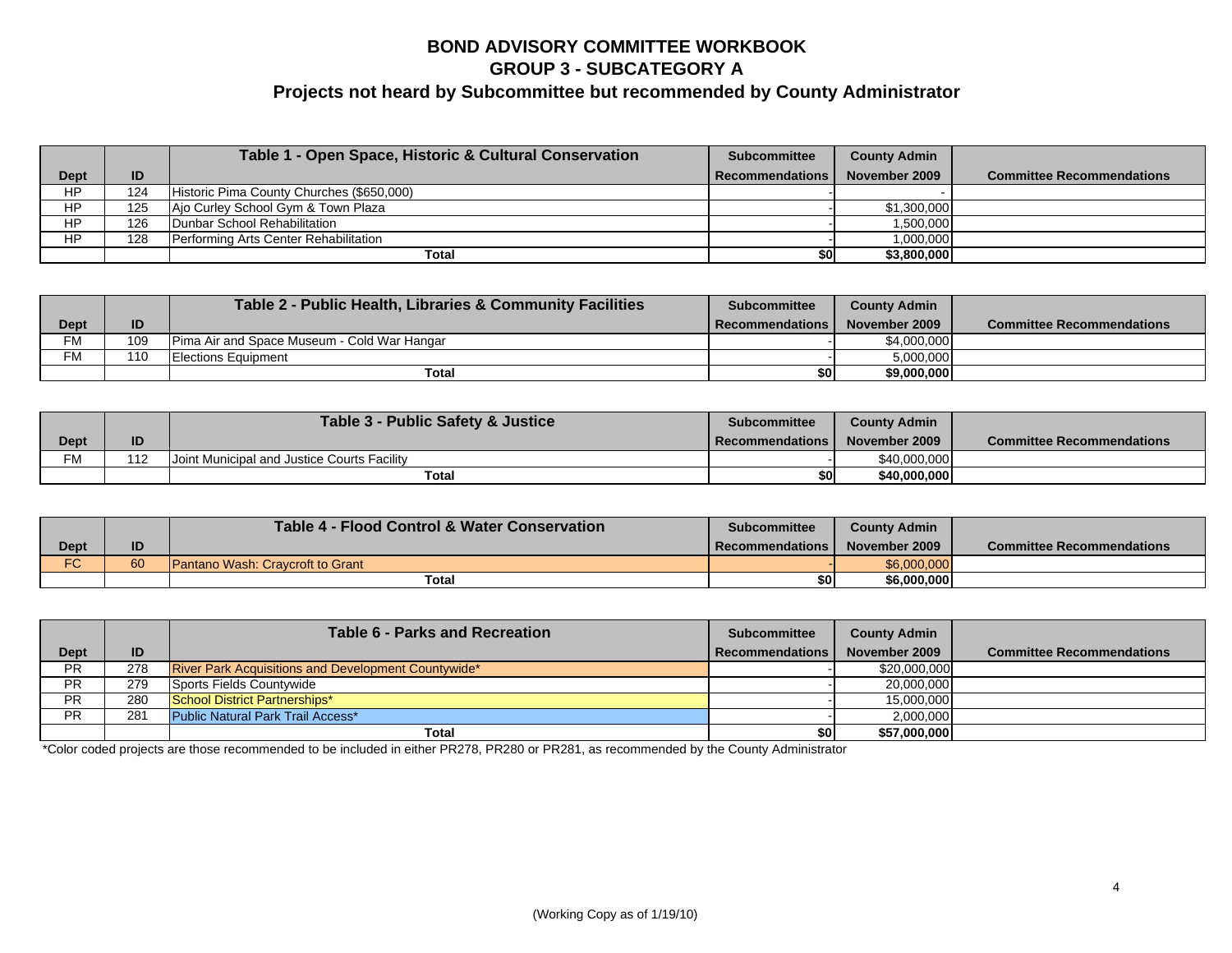#### **BOND ADVISORY COMMITTEE WORKBOOK GROUP 3 - SUBCATEGORY BProjects not recommended by County Administrator**

|           | Table 1 - Open Space, Historic & Cultural Conservation                | <b>Subcommittee</b>    | <b>County Admin</b> |                                  |
|-----------|-----------------------------------------------------------------------|------------------------|---------------------|----------------------------------|
| Dept   ID |                                                                       | <b>Recommendations</b> | November 2009       | <b>Committee Recommendations</b> |
| HP        | 101 Ajo Historic District Churches Façade/Roof Repairs                | \$300,000              |                     |                                  |
| HP        | 102 Anza National Historic Trail                                      | 2,000,000              |                     |                                  |
| HP        | 104 Canoa Ranch Master Plan Rehabilitation (partially funded in PR80) | 5,000,000              |                     |                                  |
| HP        | 105 Empirita Upper Ranch Buildings Rehabilitation                     | 2,000,000              |                     |                                  |
| <b>HP</b> | 106 Historic Pima County School Houses                                | 300,000                |                     |                                  |
| HP        | 107 OS Repair and Rehabilitation of Historic Buildings                | 2,000,000              |                     |                                  |
| HP        | 112 Marana Church Rehabilitation                                      | 350,000                |                     |                                  |
| HP        | 122 University Indian Ruin/House Rehabilitation                       | 1,000,000              |                     |                                  |
| HP        | 123 Palo Alto Ranch House & School Rehabilitation                     | 500,000                |                     |                                  |
| HP        | 127 Other COT Recommended Projects (sub com. recomm. lump sum)        | 11,400,000             |                     |                                  |
|           | Total                                                                 | \$24,850,000           | \$0                 |                                  |

|           |   | Table 2 - Public Health, Libraries & Community Facilities     | <b>Subcommittee</b>    | <b>County Admin</b> |                                  |
|-----------|---|---------------------------------------------------------------|------------------------|---------------------|----------------------------------|
| Dept   ID |   |                                                               | <b>Recommendations</b> | November 2009       | <b>Committee Recommendations</b> |
| <b>FM</b> | 6 | Las Artes Dust Control and Fire Suppression System            | \$500,000              |                     |                                  |
| <b>FM</b> |   | 39 North Marana Library & Multi-Generational Community Center | 29,400,000             |                     |                                  |
| <b>FM</b> |   | 62 New Facility for Fleet Services Department                 | 8,660,000              |                     |                                  |
| <b>FM</b> |   | 72 New Pima County Nursing Home and Add Adult Day Care        | 68,800,000             |                     |                                  |
| <b>FM</b> |   | 73 Pima Motorsports Park                                      | 280,000                |                     |                                  |
| <b>FM</b> |   | 74 Southern Arizona Kart Club                                 | 600,000                |                     |                                  |
| <b>FM</b> |   | 79 Colossal Cave Mountain Park                                | 535,000                |                     |                                  |
| <b>FM</b> |   | 86 Kino Sports Complex North Side Maintenance Facility        | 550,000                |                     |                                  |
| <b>FM</b> |   | 102 Picture Rocks Community Center Expansion                  | 1,600,000              |                     |                                  |
| <b>CD</b> |   | Affordable Housing (Marana Request)                           | 1,250,000              |                     |                                  |
| CD        | 5 | Neighborhood Housing Stock Retention Fund (Marana Request)    | 750,000                |                     |                                  |
| CD        |   | Affordable Housing Land Acquisition (S. Tucson)               | 5,000,000              |                     |                                  |
| CD        | 8 | Targeted Neighborhood Reinvestment (S. Tucson)                | 1,000,000              |                     |                                  |
| <b>CD</b> | 9 | Targeted Neighborhood Reinvestment (Marana Request)           | 750,000                |                     |                                  |
|           |   | Total                                                         | \$119,675,000          | \$0                 |                                  |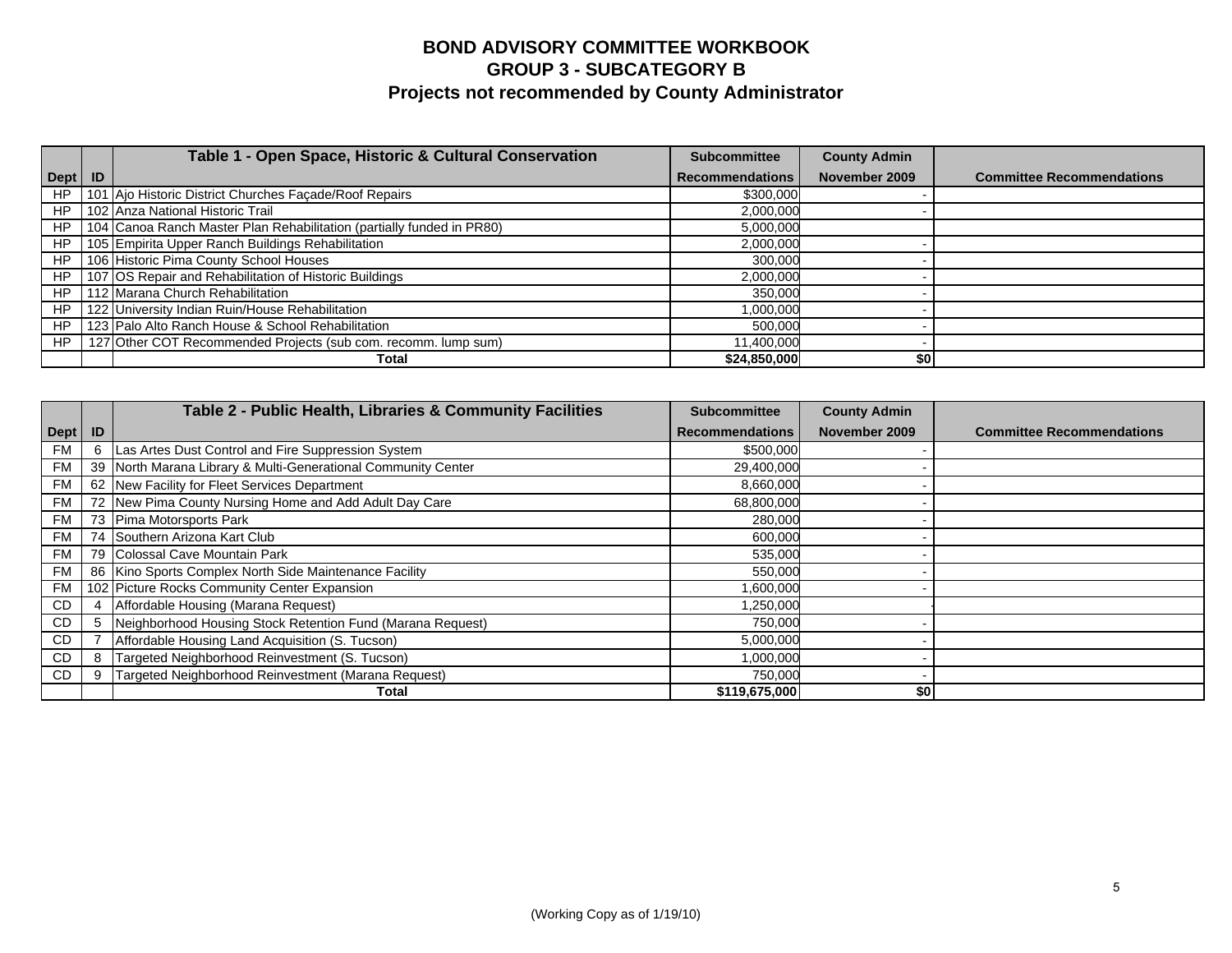#### **BOND ADVISORY COMMITTEE WORKBOOK GROUP 3 - SUBCATEGORY BProjects not recommended by County Administrator**

|           | Table 3 - Public Safety & Justice       | <b>Subcommittee</b>      | <b>County Admin</b> |                                  |
|-----------|-----------------------------------------|--------------------------|---------------------|----------------------------------|
| Dept   ID |                                         | <b>I</b> Recommendations | November 2009       | <b>Committee Recommendations</b> |
| FM        | 53 Northwest Regional Justice Center    | \$20,700,000             |                     |                                  |
| FM        | 99 Drexel Heights Sheriff's Sub-Station | .775.000                 |                     |                                  |
|           | Total                                   | \$22,475,000             | \$O                 |                                  |

|                   | Table 4 - Flood Control & Water Conservation      | <b>Subcommittee</b>    | <b>County Admin</b> |                                  |
|-------------------|---------------------------------------------------|------------------------|---------------------|----------------------------------|
| $\text{Depth}$ ID |                                                   | <b>Recommendations</b> | November 2009       | <b>Committee Recommendations</b> |
| FC                | 14 South Tucson: S 7th Ave (28th to 29th St)      | \$2,500,000            |                     |                                  |
| FC                | Pascua Yaqui Stormwater Improvements              | 6,000,000              |                     |                                  |
| FC                | 42 Green Valley Drainageways #3, 6, 9, 13, and 17 | 3,000,000              |                     |                                  |
| <b>FC</b>         | 53 Chalk Wash in Oro Valley                       | 1,000,000              |                     |                                  |
| <b>FC</b>         | 56 Neighborhood Drainage and Access Improvements  | 10,000,000             |                     |                                  |
| <b>PR</b>         | 176 Reclaimed Waterline Extensions                | 9,000,000              |                     |                                  |
|                   | <b>Total</b>                                      | \$31,500,000           | \$0                 |                                  |

|           |    | <b>Table 6 - Parks and Recreation</b>                           | <b>Subcommittee</b>    | <b>County Admin</b> |                                  |
|-----------|----|-----------------------------------------------------------------|------------------------|---------------------|----------------------------------|
| Dept ID   |    |                                                                 | <b>Recommendations</b> | November 2009       | <b>Committee Recommendations</b> |
| <b>PR</b> |    | Clements Senior Center Expansion (Tier 3)                       | \$2,500,000            |                     |                                  |
| <b>PR</b> | 34 | Trails, Urban Pathways and Riverparks (City of Tucson) (Tier 3) | 4,000,000              |                     |                                  |
| <b>PR</b> |    | 37 Amphi Middle School Community Park Development (Tier 2)      | 870,000                |                     |                                  |
| <b>PR</b> |    | 38 Partnership Projects (Tier 3)                                | 5,950,000              |                     |                                  |
| <b>PR</b> |    | 42 Quincie Douglas Center Expansion (Tier 1)                    | 1,000,000              |                     |                                  |
| <b>PR</b> |    | 44 Oury Recreation Center Improvements (Tier 2)                 | 900,000                |                     |                                  |
| <b>PR</b> |    | 46 Kennedy Park Improvements and Expansion (Tier 1)             | 800,000                |                     |                                  |
| <b>PR</b> |    | 47 Reid Park Soccer Field Replacement (Tier 3)                  | 750,000                |                     |                                  |
| <b>PR</b> | 51 | McCormick Park Improvements (Tier 2)                            | 500,000                |                     |                                  |
| <b>PR</b> |    | 52 La Madera Park Improvements (Tier 2)                         | 500,000                |                     |                                  |
| <b>PR</b> |    | Urban Fringe Parks and Land Acquisition (Tier 2)                | 8,000,000              |                     |                                  |
| <b>PR</b> |    | 83 Sports Fields & Security (Tier 2)                            | 5,473,000              |                     |                                  |
| <b>PR</b> |    | 84 Environmental Compliance (Tier 2)                            | 5,000,000              |                     |                                  |
| <b>PR</b> |    | 87 Park Facilities Renewal and Improvements (Tier 2)            | 4,000,000              |                     |                                  |
| <b>PR</b> |    | 88 Park ADA Compliance Upgrades (Tier 2)                        | 4,000,000              |                     |                                  |
| <b>PR</b> |    | 99 County Ranch Improvements (Tier 2)                           | 620,000                |                     |                                  |
| <b>PR</b> |    | 119 CDO River Park Corridor Acquisitions (Tier 2)               | 2,600,000              |                     |                                  |
| <b>PR</b> |    | 122 Rillito River Park Corridor Acquisitions (Tier 2)           | 900,000                |                     |                                  |
| <b>PR</b> |    | 124 Tanque Verde River Park Corridor Acquisitions (Tier 2)      | 1,000,000              |                     |                                  |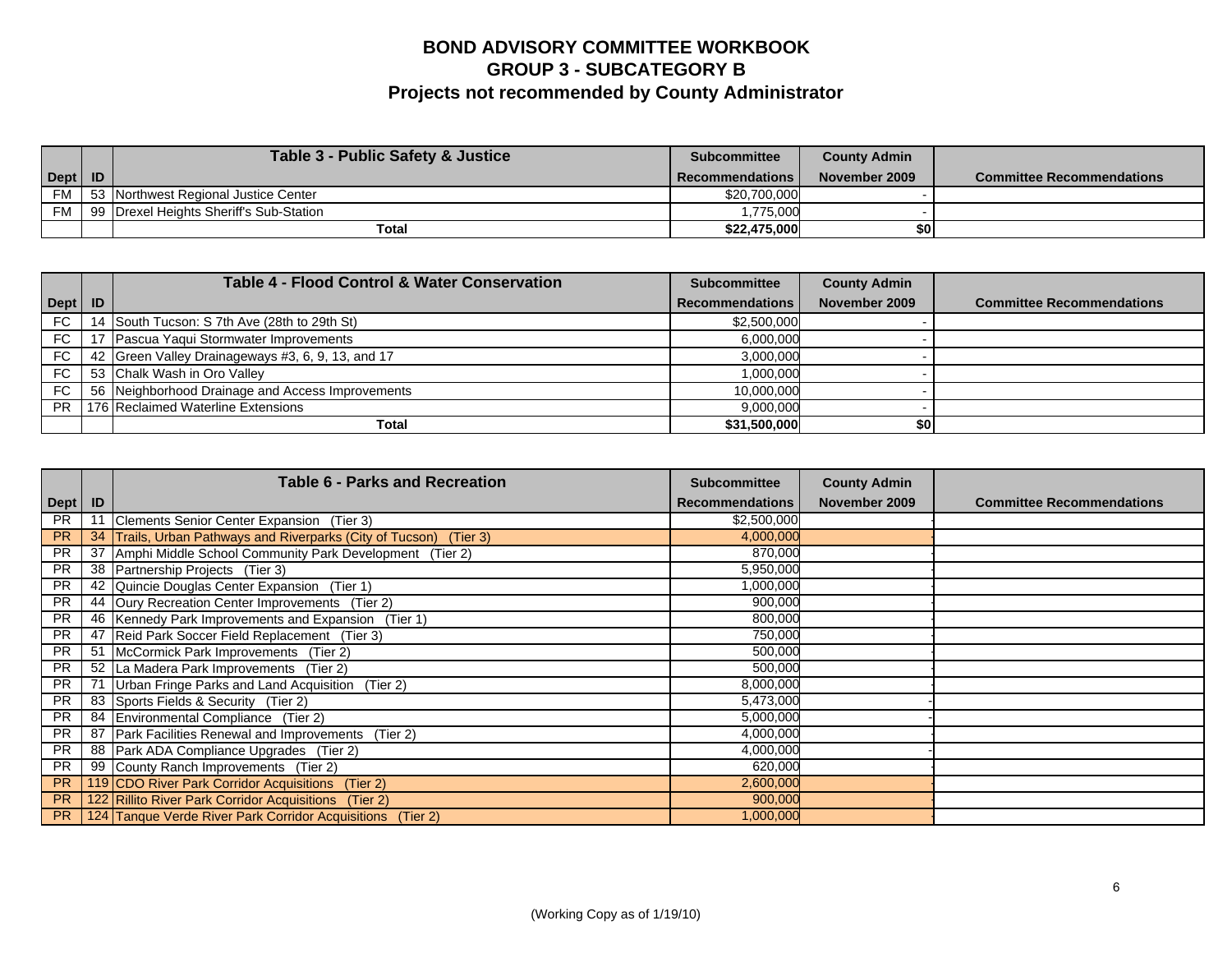#### **BOND ADVISORY COMMITTEE WORKBOOK GROUP 3 - SUBCATEGORY BProjects not recommended by County Administrator**

|              | <b>Table 6 - Parks and Recreation</b>                                              | <b>Subcommittee</b>    | <b>County Admin</b> |                                  |
|--------------|------------------------------------------------------------------------------------|------------------------|---------------------|----------------------------------|
| $Depth$ $ID$ |                                                                                    | <b>Recommendations</b> | November 2009       | <b>Committee Recommendations</b> |
| <b>PR</b>    | 128 Pantano River Park Corridor Acquisitions (Tier 2)                              | \$4,300,000            |                     |                                  |
| <b>PR</b>    | 130 Santa Cruz River Park Corridor Acquisitions (Tier 1)                           | 600,000                |                     |                                  |
| <b>PR</b>    | 140 Ajo Detention Basin Park (Tier 1)                                              | 2,200,000              |                     |                                  |
| <b>PR</b>    | 144 Rillito River Park - I-10 to La Cholla (Tier 2)                                | 3,000,000              |                     |                                  |
| <b>PR</b>    | 147 Rillito River Park - La Cholla to Oracle Road (Tier 1)                         | 2,000,000              |                     |                                  |
| <b>PR</b>    | 151 Robles Pass Trails Park Staging Area (Tier 2)                                  | 750,000                |                     |                                  |
| <b>PR</b>    | 152 Arizona Trail - Sahuarita Road Trailhead (Tier 3)                              | 700,000                |                     |                                  |
| <b>PR</b>    | 153 Chalk Mine Trailhead-Public Access for Tortolita Mtn Park - Phase One (Tier 2) | 750,000                |                     |                                  |
| <b>PR</b>    | 154 Arizona Trail - Pistol Hill Road Trailhead (Tier 3)                            | 475,000                |                     |                                  |
| <b>PR</b>    | 165 Tucson Mountain Park - King Canyon Trailhead (Tier 2)                          | 300,000                |                     |                                  |
| <b>PR</b>    | 196 Hohokam Middle School (Tier 1)                                                 | 1,750,000              |                     |                                  |
| <b>PR</b>    | 219 Hardy Road/Overton Road Property Acquistion (Tier 1)                           | 6,000,000              |                     |                                  |
| <b>PR</b>    | 220 Adaptive Recreation Center Expansion (Tier 2)                                  | 12,000,000             |                     |                                  |
| PR           | 225 El Casino Park (Tier 2)                                                        | 850,000                |                     |                                  |
| <b>PR</b>    | 228 Lawrence Hiaki Pathway (Tier 1)                                                | 500,000                |                     |                                  |
| <b>PR</b>    | 234 Arivaca Junction Land Acquisition for Future Civic Needs (Tier 1)              | 175,000                |                     |                                  |
| <b>PR</b>    | 255 Land and Open Space Acquisition (Tier 3)                                       | 6,000,000              |                     |                                  |
| PR           | 256 Park Facility Revitalization & Safety Enhancements (COT) (Tier 2)              | 6,975,000              |                     |                                  |
| <b>PR</b>    | 259 Tortolita Middle School (Tier 2)                                               | 2,850,000              |                     |                                  |
| <b>PR</b>    | 262 Altar Valley Watershed Restoration Project (Tier 1)                            | 3,500,000              |                     |                                  |
| <b>PR</b>    | 268 Sonoran Desert Park (Tier 1)                                                   | 17,000,000             |                     |                                  |
| <b>PR</b>    | 270 Ormsby Park Expansion and Trail Connectivity (Tier 2)                          | 3,500,000              |                     |                                  |
| <b>FC</b>    | Canoa Ranch Ecosystem Restoration/Groundwater Replenishment (Tier 2)               | 1,000,000              |                     |                                  |
|              | <b>Total</b>                                                                       | \$126,538,000          | \$0                 |                                  |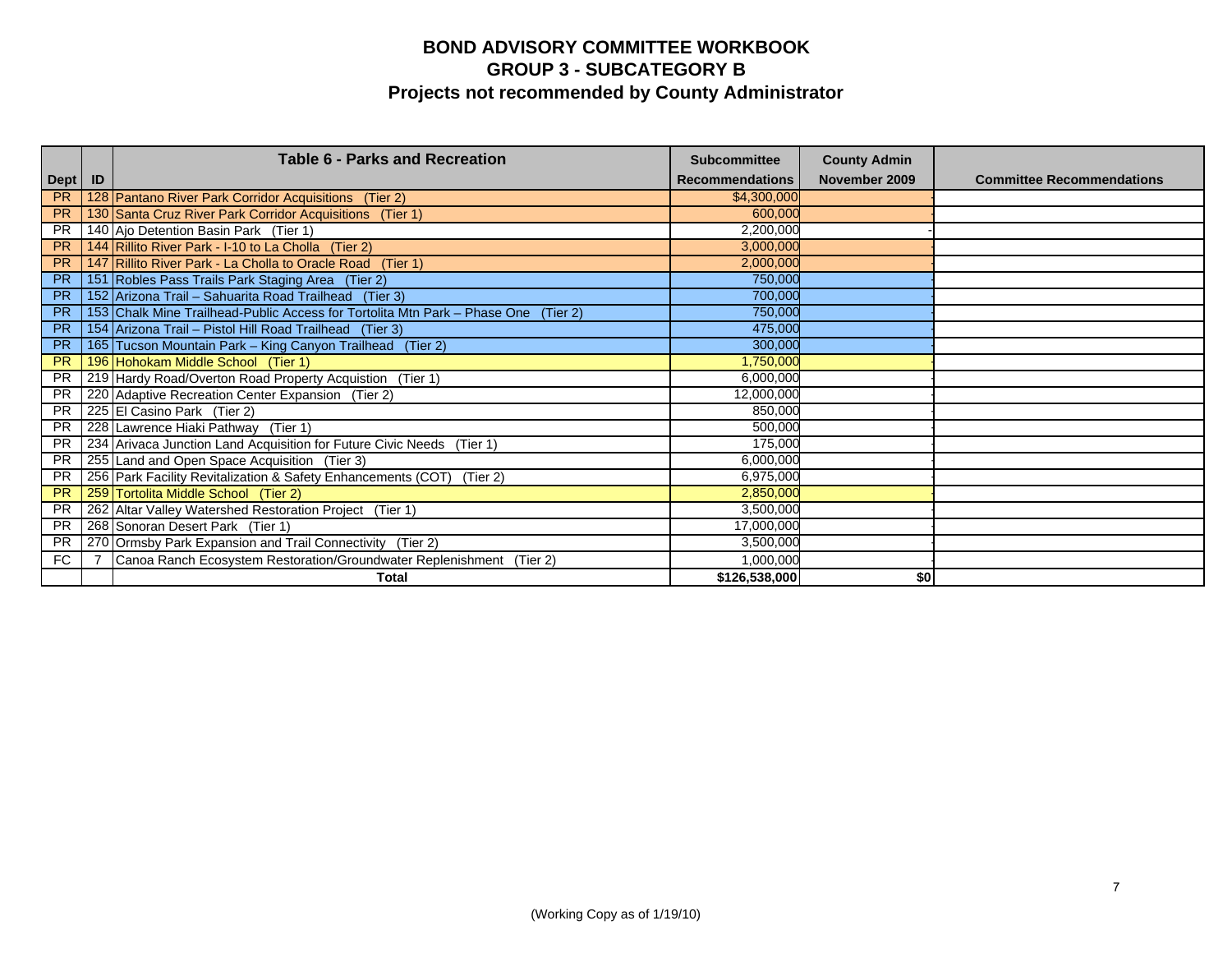#### **TENTATIVELY APPROVED PROJECT RECOMMENDATIONS**

|           |     | Table 1 - Open Space, Historic & Cultural Conservation                              | <b>Funding</b>    |                           |
|-----------|-----|-------------------------------------------------------------------------------------|-------------------|---------------------------|
| Dept      | ID  |                                                                                     | <b>Allocation</b> | <b>Committee Comments</b> |
| FC        |     | Floodprone and Riparian Land Acquistion                                             | \$5,000,000       |                           |
| HP        |     | 103 Archaeological Site Acquisitions: Marana Mounds, Valencia Site, Cocoraque Butte | 500,000,          |                           |
| <b>HP</b> |     | 108 Site Interpretation/Preservation                                                | 2,000,000         |                           |
| HP        |     | 109 Vail Area Historic Sites                                                        | 250,000           |                           |
| HP        | 111 | Steam Pump Ranch Rehabilitation                                                     | 2,000,000         |                           |
| HP        |     | 115 Historic Ft. Lowell Park - Master Plan Implementation                           | 5,000,000         |                           |
| OS.       |     | Davis Monthan Approach Corridor Open Space Acquisitions                             | 5,000,000         |                           |
| PR.       | 80  | Canoa Ranch Historic Interpretive Center (Parks and CR project)                     | 5.000.000         |                           |
|           |     | Total                                                                               | \$25,750,000      |                           |

|             |     | Table 2 - Public Health, Libraries & Community Facilities   | <b>Funding</b>    |                           |
|-------------|-----|-------------------------------------------------------------|-------------------|---------------------------|
| <b>Dept</b> | ID  |                                                             | <b>Allocation</b> | <b>Committee Comments</b> |
| CD          |     | Affordable Housing Program                                  | \$30,000,000      |                           |
| CD          |     | Neighborhood Reinvestment Program                           | 30,000,000        |                           |
| <b>FM</b>   |     | One Stop Career Center                                      | 4,500,000         |                           |
| <b>FM</b>   | 8   | Arizona Sonora Desert Museum - Education Facility Phase III | 2,000,000         |                           |
| <b>FM</b>   | 45  | Sahuarita Branch Library                                    | 6,675,000         |                           |
| <b>FM</b>   |     | 48.2 Joyner-Green Valley Library Renovation and HVAC        | 1,660,000         |                           |
| <b>FM</b>   | 49  | Columbus Library Expansion and Remodeling                   | 2,100,000         |                           |
| <b>FM</b>   | 51  | Flowing Wells Branch Library                                | 2,910,000         |                           |
| <b>FM</b>   | 54  | Pima County Animal Care Center (PACC) Improvements          | 22,000,000        |                           |
| <b>FM</b>   | 77  | Fairgrounds Infrastructure Improvements                     | 3,000,000         |                           |
| <b>FM</b>   |     | 104 Catholic Comm Services - Sahuarita-Green Valley Clinic  | 700,000           |                           |
| <b>FM</b>   |     | 105 Catholic Comm Services - Vail Area Clinic               | 700,000           |                           |
| <b>FM</b>   | 106 | Catholic Comm Services - Quincy Douglas Center              | 700,000           |                           |
| <b>PR</b>   |     | 106 New Tucson Girl's and Boy's Chorus Building             | 1,250,000         |                           |
| PR          |     | 235 Freedom Park Adult Learning Center                      | 4,000,000         |                           |
|             |     | Total                                                       | \$112,195,000     |                           |

|             |    | Table 3 - Public Safety & Justice                | <b>Funding</b>    |                           |
|-------------|----|--------------------------------------------------|-------------------|---------------------------|
| <b>Dept</b> | ID |                                                  | <b>Allocation</b> | <b>Committee Comments</b> |
| <b>FM</b>   |    | 15.3 Superior Court 8th Floor Tenant Improvement | \$12,000,000      |                           |
|             |    | Total                                            | \$12,000,000      |                           |

|           |    | Table 4 - Flood Control & Water Conservation | <b>Funding</b>    |                           |
|-----------|----|----------------------------------------------|-------------------|---------------------------|
| Dept      |    |                                              | <b>Allocation</b> | <b>Committee Comments</b> |
| <b>FC</b> | 44 | Reclaimed Water to Protect Cienega Creek     | \$4.000.000       |                           |
|           |    | Total                                        | \$4.000.000       |                           |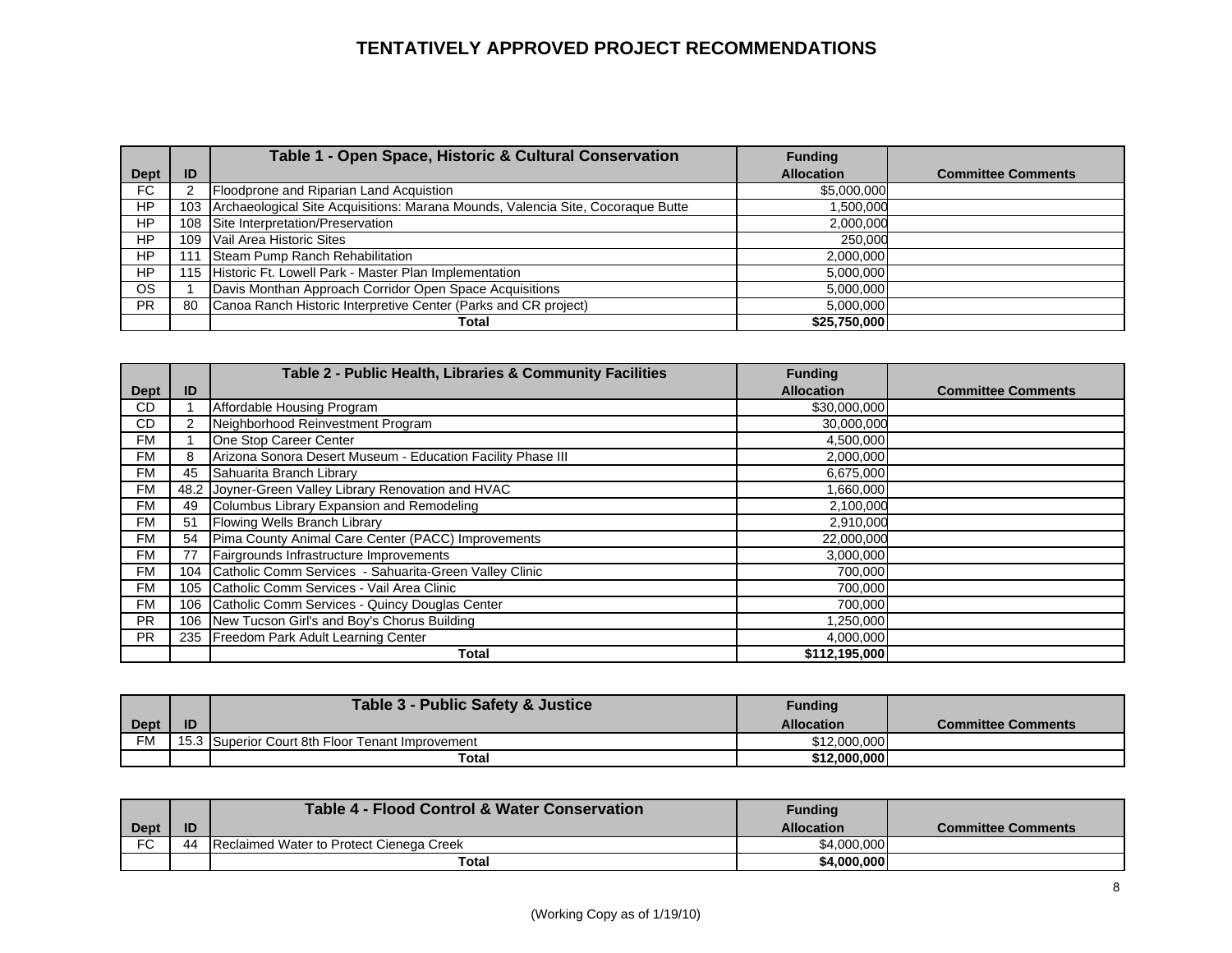#### **TENTATIVELY APPROVED PROJECT RECOMMENDATIONS**

|                 |                | <b>Table 6 - Parks and Recreation</b>                                | <b>Funding</b>    |                           |
|-----------------|----------------|----------------------------------------------------------------------|-------------------|---------------------------|
| <b>Dept</b>     | ID             |                                                                      | <b>Allocation</b> | <b>Committee Comments</b> |
| <b>PR</b>       | $\overline{4}$ | <b>Udall Park Expansion</b>                                          | \$4,000,000       |                           |
| <b>PR</b>       | 5              | Jacobs Park Recreation Center                                        | 4,000,000         |                           |
| $\overline{PR}$ | 6              | Reid Park Zoo Africa Expansion                                       | 3,750,000         |                           |
| $\overline{PR}$ | 13             | Southeast Regional Park (Esmond Station Regional Park)<br>(Tier 2)   | 2,400,000         |                           |
| PR              | 18             | El Pueblo Center Improvements                                        | 2,000,000         |                           |
| <b>PR</b>       | 19             | <b>Freedom Center Expansion</b>                                      | 2,000,000         |                           |
| PR              | 20             | Reid Park Improvements                                               | 2,000,000         |                           |
| <b>PR</b>       | 28             | <b>Lincoln Park Improvements</b>                                     | 1,500,000         |                           |
| PR              | 29             | Purple Heart Park Expansion                                          | 1,500,000         |                           |
| PR              | 77             | Shooting Sports Program Site Improvements                            | 3,000,000         |                           |
| <b>PR</b>       | 86             | Lawrence Community Center and Swimming Pool                          | 6,500,000         |                           |
| <b>PR</b>       | 93             | Yaqui Park Community Center (Tier 1)                                 | 2,350,000         |                           |
| <b>PR</b>       | 95             | Flowing Wells, Kino and Other Swimming Pool Renovations              | 1,500,000         |                           |
| <b>PR</b>       | 96             | <b>Model Airplane Parks</b>                                          | 1,500,000         |                           |
| <b>PR</b>       | 97             | Avra Valley Watchable Wildlife Site                                  | 750,000           |                           |
| PR              | 103            | Rillito Race Track Conversion (Tier 1)                               | 14,000,000        |                           |
| <b>PR</b>       | 109            | Curtis Park Skateboard Park and Improvements                         | 1,600,000         |                           |
| <b>PR</b>       | 110            | George Mehl Family Foothills Park                                    | 4,000,000         |                           |
| <b>PR</b>       | 115            | Ted Walker Park Sporting Dog Training Site                           | 2,500,000         |                           |
| PR              | 116            | Lawrence Park Improvements (Tier 1)                                  | 3,000,000         |                           |
| $\overline{PR}$ | 138            | Benson Highway Park Development & Land Acquisition (Tier 1)          | 5,400,000         |                           |
| PR              | 141            | <b>Robles Community Park</b>                                         | 1,630,000         |                           |
| PR              | 185            | Coronado Middle School Athletic Fields Upgrades                      | 2,850,000         |                           |
| <b>PR</b>       | 188            | <b>Flowing Wells High School</b>                                     | 1,000,000         |                           |
| <b>PR</b>       | 189            | <b>Flowing Wells Junior High</b>                                     | 1,750,000         |                           |
| $\overline{PR}$ | 201            | <b>Oury Pool Renovations</b>                                         | 620,000           |                           |
| <b>PR</b>       | 217            | James D. Kriegh Park Upgrades                                        | 1,000,000         |                           |
| PR              | 226            | JVYC/Ochoa Gym                                                       | 1,000,000         |                           |
| PR              | 237            | Flowing Wells District Park Expansion                                | 1,200,000         |                           |
| PR              | 239            | Corona Foothills School & Sycamore School Sports Fields Improvements | 1,850,000         |                           |
| PR              | 246            | Old Vail Middle School Sports Fields Improvements                    | 1,600,000         |                           |
| <b>PR</b>       | 264            | Hohokam Community Sports Fields and Hohokam Park                     | 3,900,000         |                           |
| <b>PR</b>       | 266            | PC Southeast Regional Park (Fairgrounds) - Horse Racing Facility     | 6,500,000         |                           |
| PR              | 267            | Sentinel Park - A Mountain Park Improvement Project                  | 2,500,000         |                           |
| PR              | 273            | Kory Laos Freestyle Memorial BMX Park                                | 1,300,000         |                           |
| <b>PR</b>       | 274            | Indoor Sports Complex Curtis Park - formally Kino Regional Park      | 9,000,000         |                           |
|                 |                | <b>Total</b>                                                         | \$106,950,000     |                           |
|                 |                |                                                                      |                   |                           |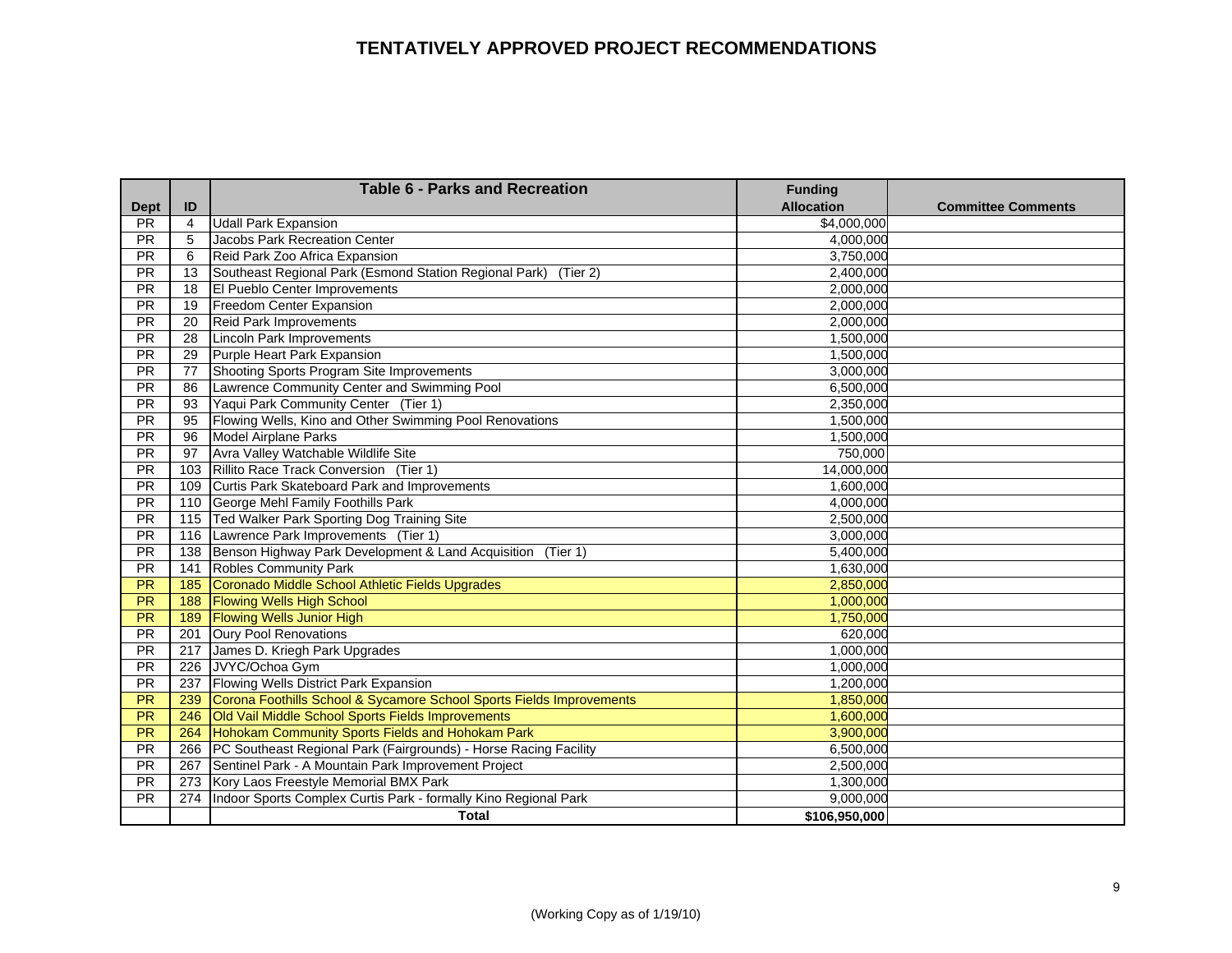**Conservation Acquisition Commission Memorandum**